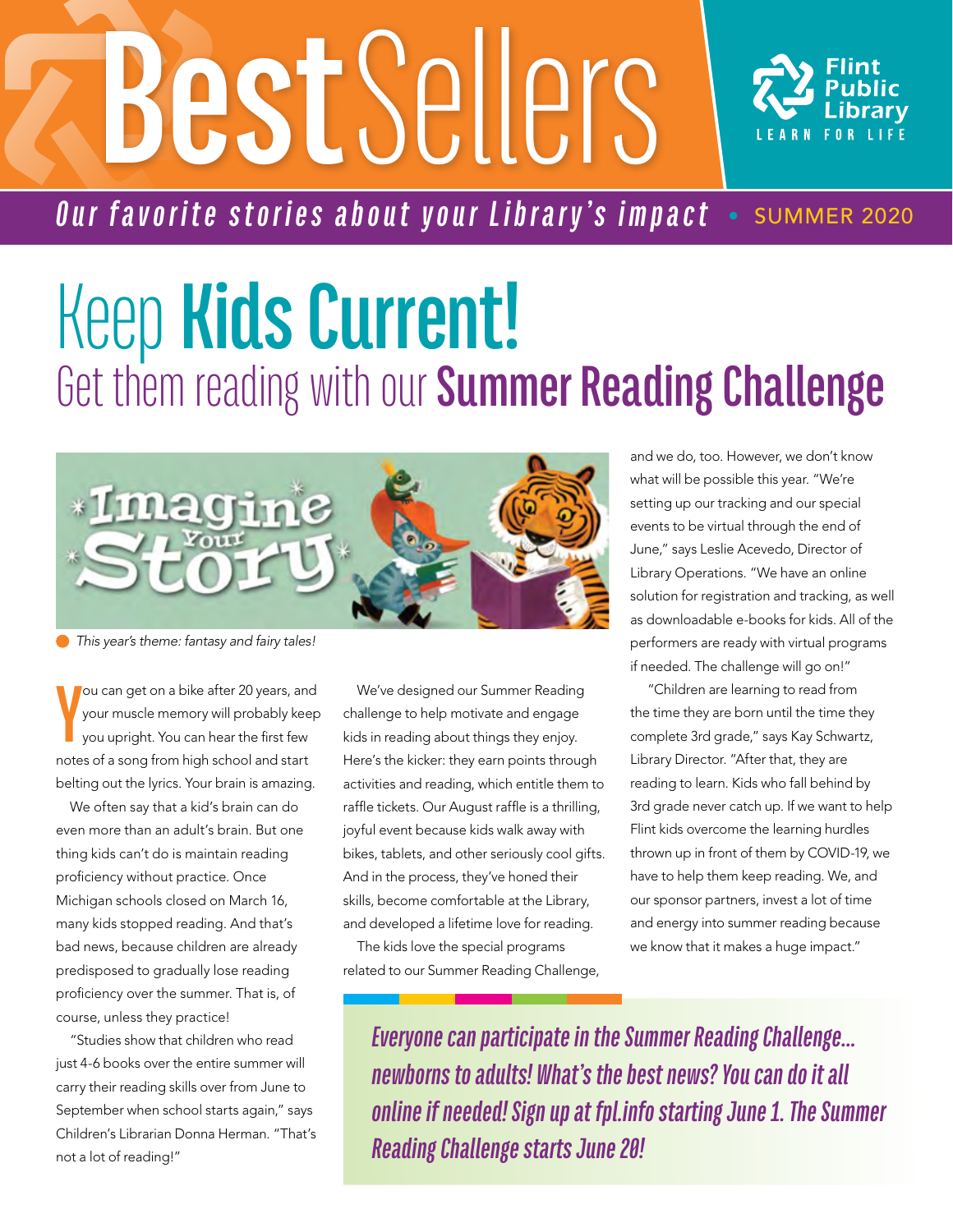### **Best**Sellers

# Every **Gift Matters**

#### Here's a quick trivia question for you. Which culture created the crepe?

**M** ost people think of France first. And to be fair, the French started serving the specific food called a crepe in the 13<sup>th</sup> century. But the jianbing — a batter-based street food — originated in China around 200 AD. People have also been munching on dosa in India and blini in Russia for hundreds of years. So clearly, the word "crepe" may be French, but they don't own the market when it comes to batterbased yumminess.

Flint Crepe Company provides a good illustration of this. Ten years ago, a staff member at this quirky local eatery suggested that they invite customers to partner with them in Tuesday Tips for Charity. Each week, the staff selects an organization to support and they let customers know who it is. The restaurant then makes a donation to that organization based on the tip number at the end of the day.

"The Library is an organization we all like to support," notes Ryan Beuthin of



*Your Tuesday tips at Flint Crepe Company help support local nonprofits.*

Now here's another question. What size gift must you give in order to make an impact on Flint Public Library?

Again, many people think of the generous gifts made by local foundations. And yes, those are important, valued and necessary. But they're not the only significant gifts. When you give a gift of any size, you make the Library better for everyone.

Flint Crepe Company. "Simplicity is important, especially for a small gift. I can go online and complete the donation with a couple of clicks. The Library makes it easy to give. Whenever we have an open week in our giving schedule, we think about the Library." Make no mistake:

those gifts, and others like it, make a difference! Here are just a few

examples of what a modest gift can do for your library and your community:

- \$10 puts a new paperback for young adults in the library
- \$25 buys a *New York Times* bestseller or popular movie on DVD
- \$50 buys four picture books for early readers
- \$100 pays for one month of children's craft supplies



*Fresh, unique, local treats are the special du jour at Flint Crepe Company.* 

Times are tough, but overcoming challenges is not new to the people of Flint. "The memory and effects of the water crisis are not gone," Ryan notes. "We were all still weary from that, and now there's something new. But the people of Flint know how to support each other. Our customers have been coming in, waving through our windows, and leaving ridiculously generous tips on small purchases. Tough times have taught us how to look out for each other... it's almost a muscle memory of sorts. And each week, those generous hearts come together to give a gift that impacts organizations like the Library — all over Flint.

Perceptions can change. Flint Crepe Company has learned that they don't have to apologize to the French for putting unusual and international ingredients in their version of batter-based street food. And we want to make sure everyone in Flint knows that this Library appreciates and recognizes every gift of any size. Thank you for coming together to make Flint Public Library a better resource for everyone!

*"Tough times have taught us how to look out for each other... it's almost a muscle memory of sorts."*  $-$  RYAN BEUTHIN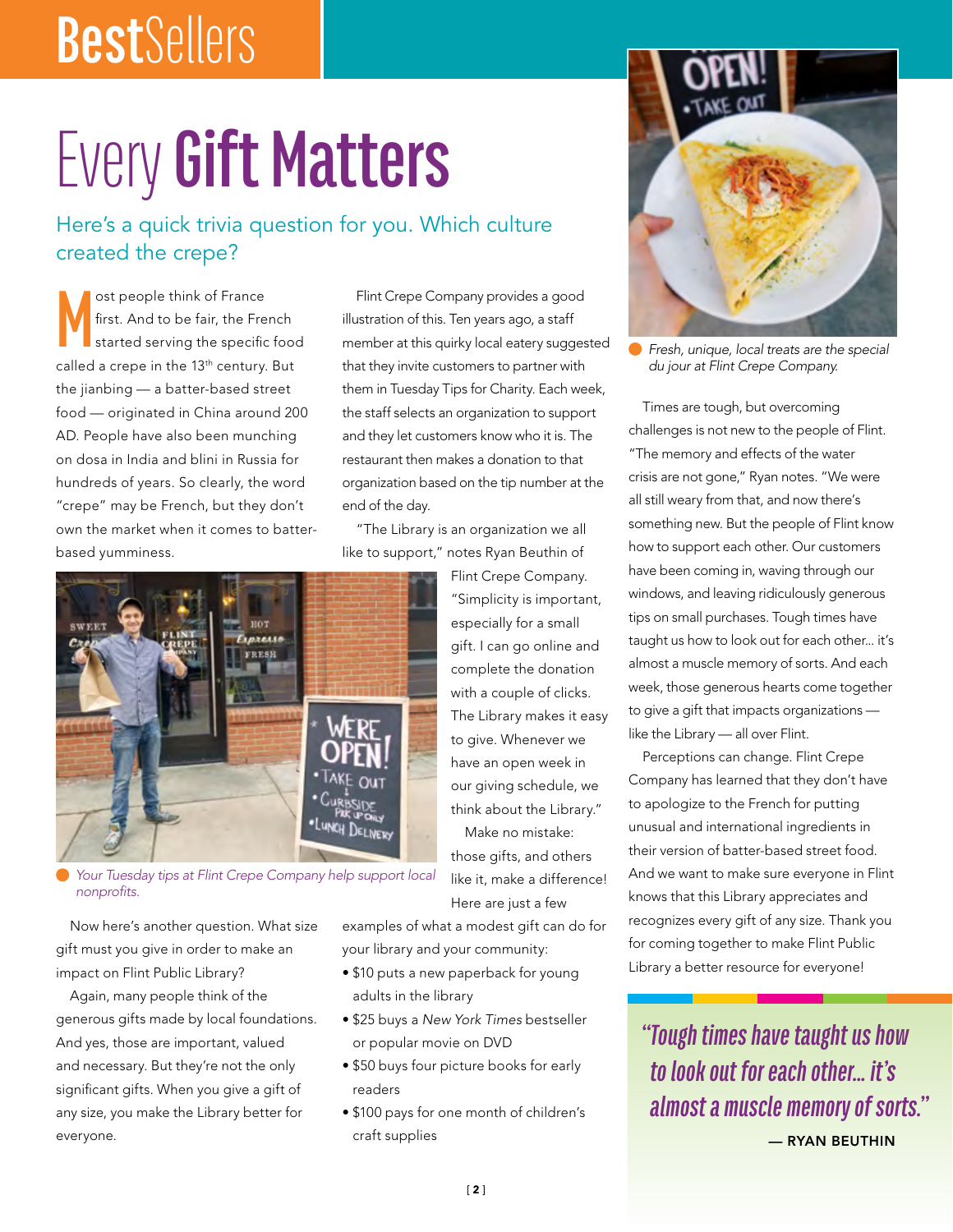# **Reliable**…**Even** in a **Crisis**

This year probably marks the first worldwide pandemic in living memory for most of us. That means we're all responding to a new situation and trying to figure it out.

**F Int Public Library is no different.** We've had to find ways to fulfill our service priorities and meet the needs of our Flint neighbors. Here are a few great examples that illustrate the dayto-day importance of having a reliable, responsive Library!

#### A TRUSTED RESOURCE

People rely on Flint Public Library for information and resources. Sherri called us during the coronavirus shutdown, wondering if we were going to have tax assistance available this year. Janet, one of our librarians, promptly returned her call, and advised her to check with United Way 2-1-1 as to where and when the VITA tax assistance might be offered after the Stay Home order was lifted. She also let Sherri know that the tax deadline had been extended, and then answered more questions about stimulus checks.

Many businesses and service providers went dark during April. Janet notes, "Everyone we called back was so grateful. With the lockdown, anyone who would answer a question is a help!"

#### A COMMUNITY HUB

As we started to plan for our move, members of the Fiction-Only Book Club were quite clear about their desire to keep meeting, even though the Library would be closed. We had found a suitable location…and then COVID-19 came along. But these folks were not ready to give up,

*Need assistance? Email AskUs@fpl.info or call 810.232.7111 ext. 4. We'll get right back to you!*

and the members got to work! Alfreda suggested that we use Zoom for our meeting. Jim then offered to help set it up and run a practice session. We sent a "meeting notice" to our members and 15 folks showed up for our first-ever virtual book club meeting. They loved seeing familiar faces and sharing their thoughts about the book. And Zoom allowed people like Marilyn, who had moved away, to participate once again! Ann Manko, the librarian who heads up the club, notes, "They didn't want to lose members or lose steam…and they would miss discussing



books!" You can bet that this club won't miss a meeting, virus or no virus!

#### A 24/7 READING RESOURCE

For Don and Carol, staying home is a permanent reality rather than a temporary inconvenience. He has pulmonary fibrosis and cannot leave the house without massive oxygen tanks. Don loves to read, but had always relied on printed books. With the Library and book stores closed, that presented a problem! When Carol received an email from the Library that included the AskUs address, she said, "I'm going to ask!" So she reached out to see if there was a way to get e-books for Don.

Janet, the librarian who was responding to these emails, worked with Carol to make it happen. Fortunately, Don had a very old expired library card. Janet worked a little technical magic and renewed it for him without the typical inperson visit that's required. "Sometimes you need to bend the rules to do the right thing!" she observes. All Carol can say? "Thank you! Reading is the only thing Don can do. You reconnected him to the world."